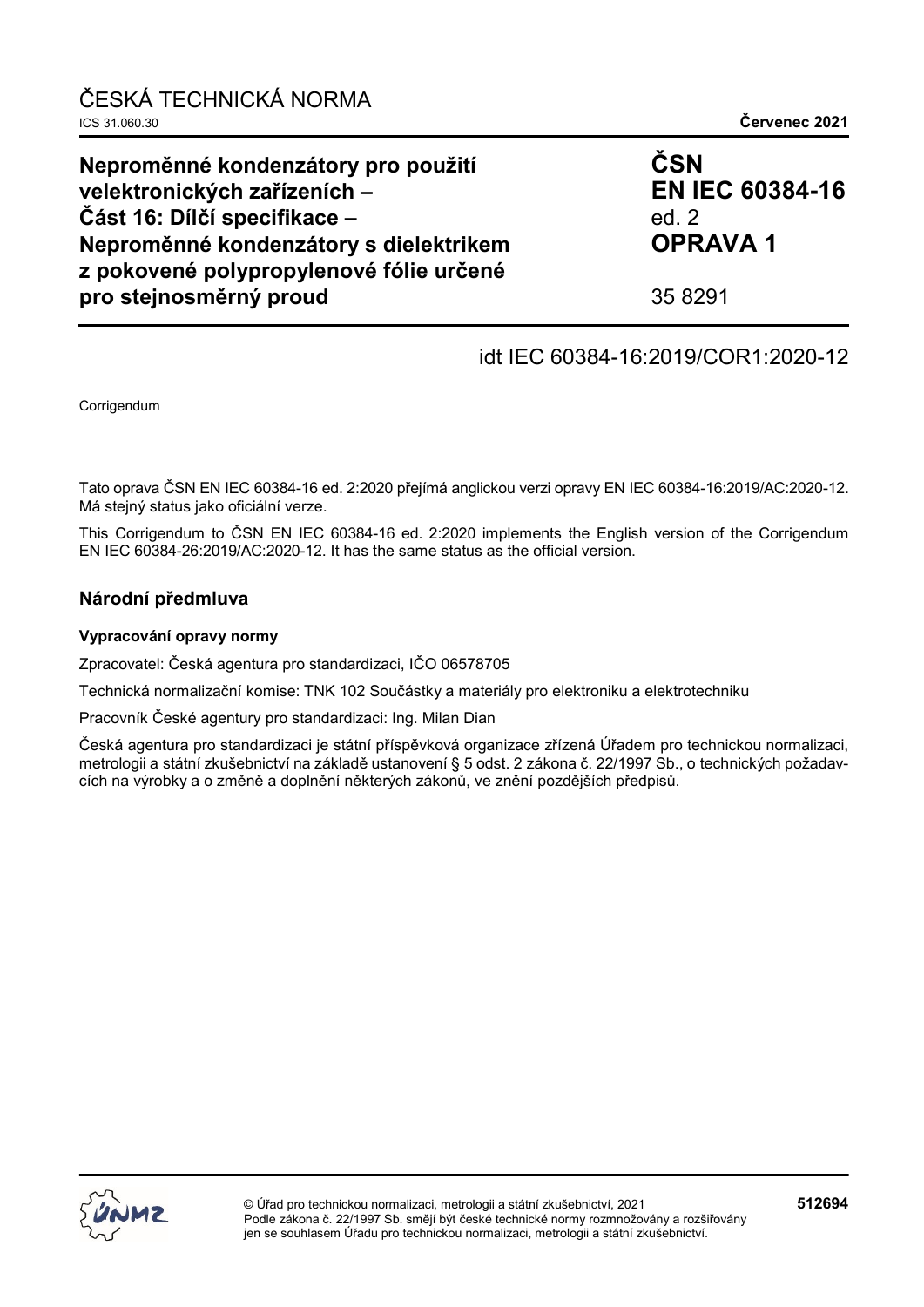ČSN EN IEC 60384-16 ed. 2/Opr. 1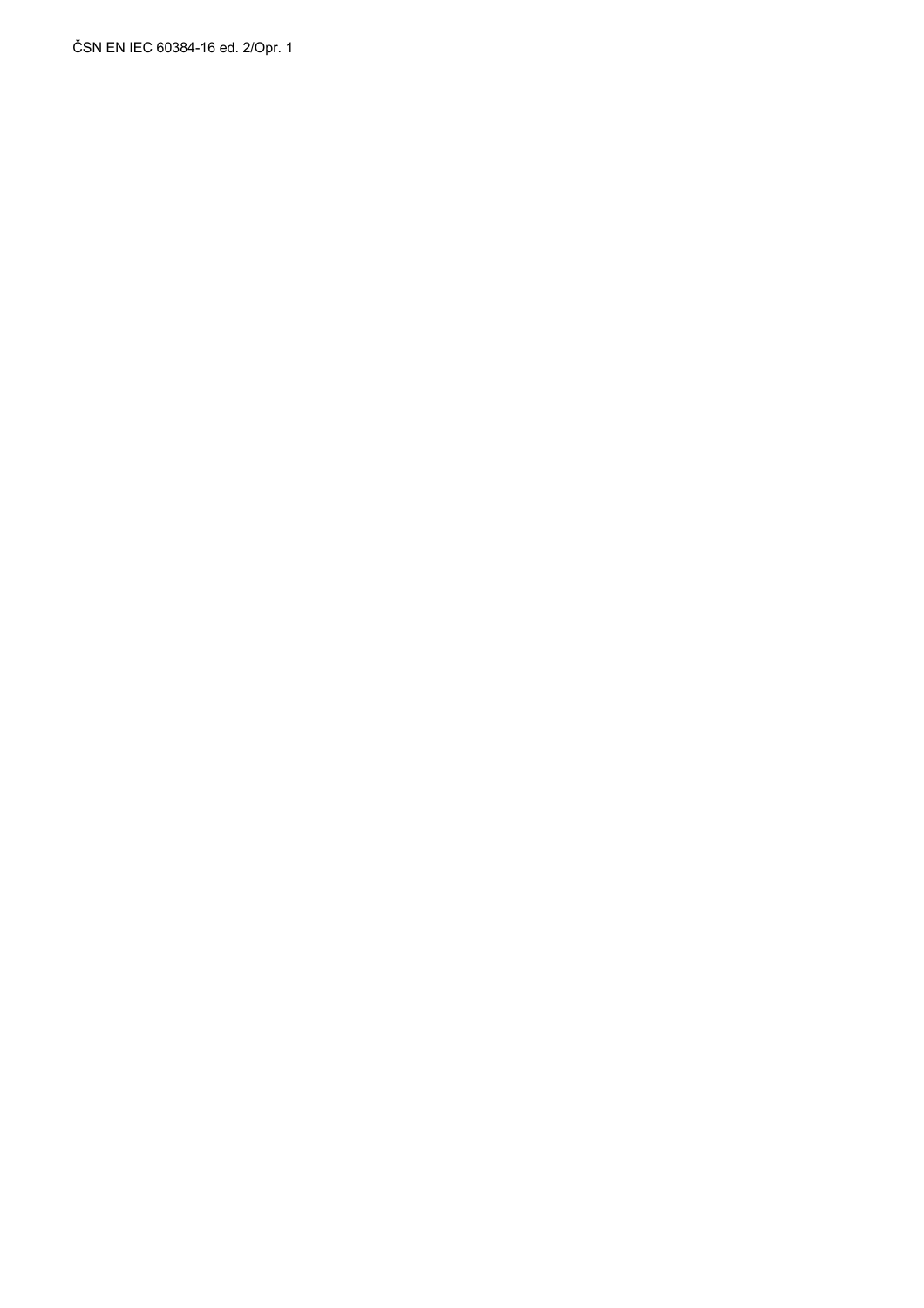# EUROPEAN STANDARD NORME EUROPÉENNE EUROPÄISCHE NORM

# **EN IEC 60384- 16:2019/AC:2020-12**

December 2020

ICS 31.060.30

English Version

# Fixed capacitors for use in electronic equipment - Part 16: Sectional specification - Fixed metallized polypropylene film dielectric DC capacitors (IEC 60384-16:2019/COR1:2020)

Condensateurs fixes utilisés dans les équipements électroniques - Partie 16: Spécification intermédiaire - Condensateurs fixes pour courant continu à diélectrique en film de polypropylène métallisé (IEC 60384-16:2019/COR1:2020)

Festkondensatoren zur Verwendung in Geräten der Elektronik - Teil 16: Rahmenspezifikation - Festkondensatoren mit metallisierter Polypropylen-Folie als Dielektrikum für Gleichspannung (IEC 60384-16:2019/COR1:2020)

This corrigendum becomes effective on 25 December 2020 for incorporation in the English language version of the EN.



European Committee for Electrotechnical Standardization Comité Européen de Normalisation Electrotechnique Europäisches Komitee für Elektrotechnische Normung

**CEN-CENELEC Management Centre: Rue de la Science 23, B-1040 Brussels**

© 2020 CENELEC All rights of exploitation in any form and by any means reserved worldwide for CENELEC Members.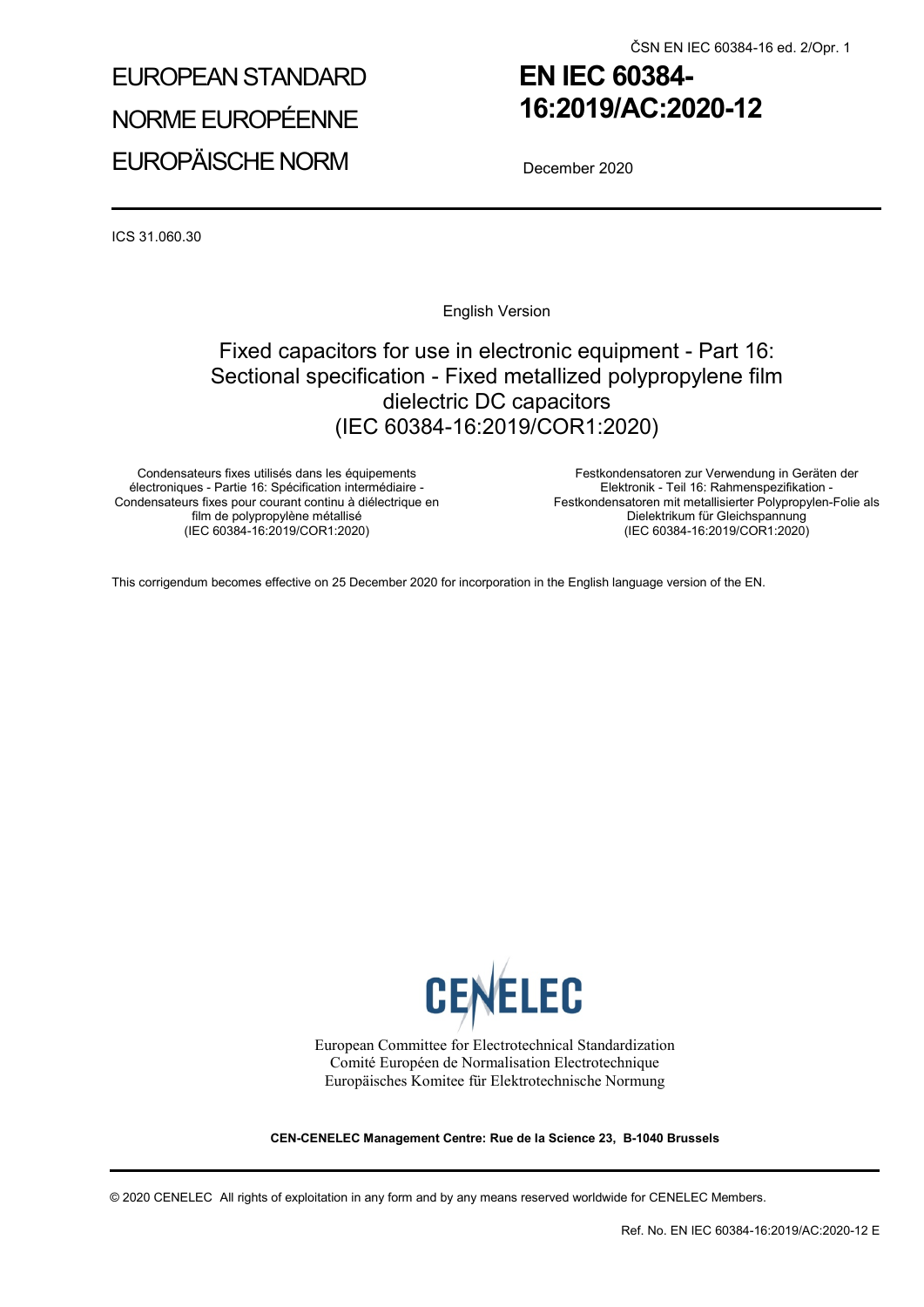EN IEC 60384-16:2019/AC:2020-12

ČSN EN IEC 60384-16 ed. 2/Opr. 1

#### **Endorsement notice**

The text of the corrigendum IEC 60384-16:2019/COR1:2020 was approved by CENELEC as EN IEC 60384-16:2019/AC:2020-12 without any modification.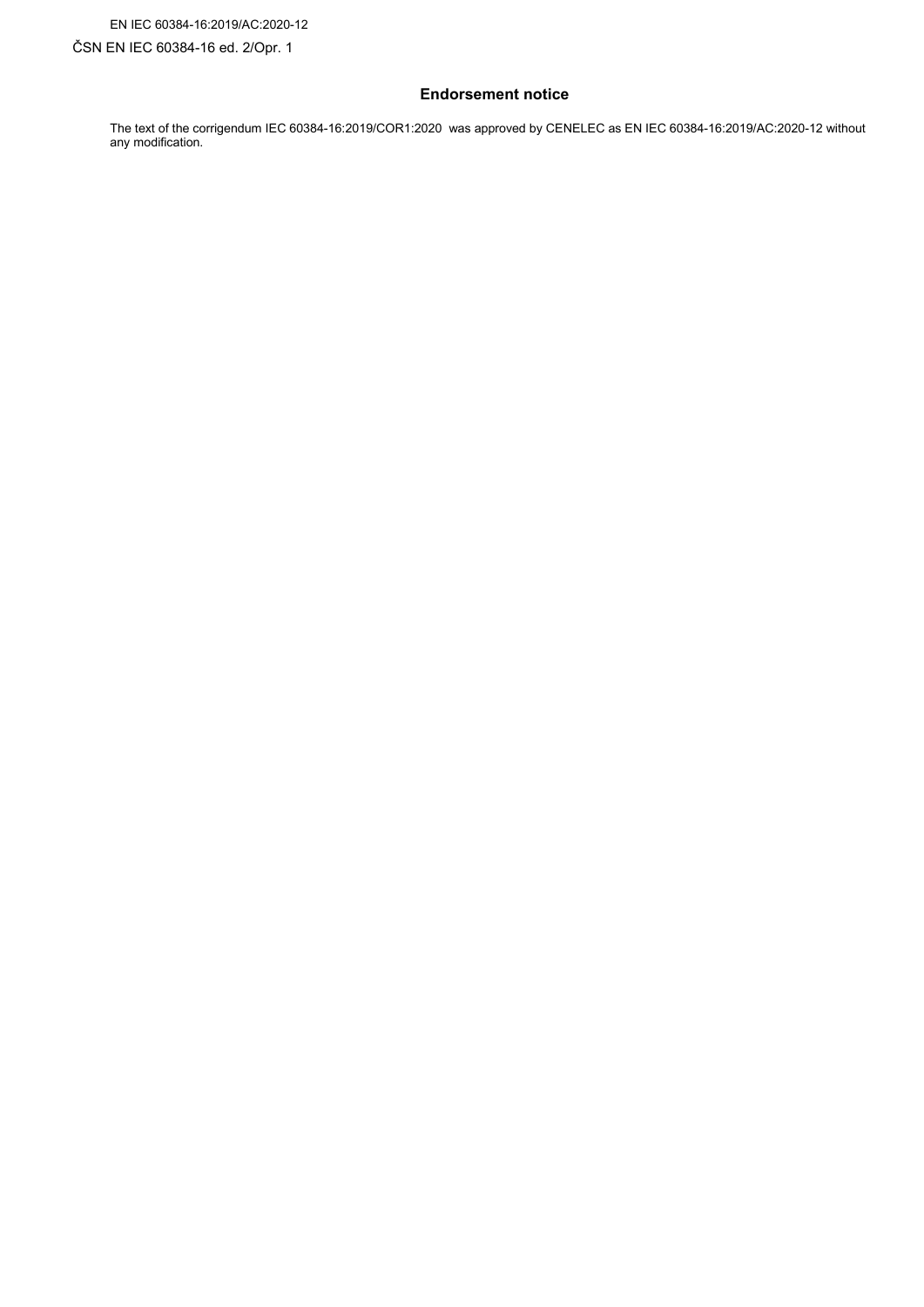IEC 60384-16:2019/COR1:2020 – 1 – © IEC 2020

# INTERNATIONAL ELECTROTECHNICAL COMMISSION

# COMMISSION ÉLECTROTECHNIQUE INTERNATIONALE

\_\_\_\_\_\_\_\_\_\_\_\_

**IEC 60384-16 Edition 3.0 2019-09**

**FIXED CAPACITORS FOR USE IN ELECTRONIC EQUIPMENT –** 

**Part 16: Sectional specification – Fixed metallized polypropylene film dielectric DC capacitors**

**IEC 60384-16 Édition 3.0 2019-09**

**CONDENSATEURS FIXES UTILISÉS DANS LES ÉQUIPEMENTS ÉLECTRONIQUES –** 

**Partie 16: Spécification intermédiaire – Condensateurs fixes pour courant continu à diélectrique en film de polypropylène métallisé**

# **CORRIGENDUM 1**

Corrections to the French version appear after the English text.

Les corrections applicables à la version française sont publiées après celles applicables à la version anglaise.

#### **Table 3 – Sampling plan for qualification approval tests, assessment level EZ**

*Replace Table 3 with the following new table:*

| Group No.   | <b>Test</b>                                                                                                                  | <b>Subclause</b>                        | Number of specimens $(n)$<br>and permissible number of non-conforming<br>items $(c)$ |   |   |    |        |                                                |                              |          |                                             |    |               |             |
|-------------|------------------------------------------------------------------------------------------------------------------------------|-----------------------------------------|--------------------------------------------------------------------------------------|---|---|----|--------|------------------------------------------------|------------------------------|----------|---------------------------------------------|----|---------------|-------------|
|             |                                                                                                                              |                                         | Per<br>valueb                                                                        |   |   |    | values | For four or fewer<br>to be tested <sup>b</sup> |                              |          | For six values<br>to be tested <sup>b</sup> |    |               |             |
|             |                                                                                                                              |                                         | $\boldsymbol{n}$                                                                     |   |   | 4n |        | $\mathcal{C}$                                  |                              |          | 6n                                          |    | $\mathcal{C}$ |             |
| $\mathbf 0$ | Visual examination<br><b>Dimensions</b><br>Capacitance<br>Tangent of loss angle                                              | 4.1<br>4.1<br>4.2.2<br>4.2.3            | 29                                                                                   |   |   |    | 116    | $\Omega$                                       |                              |          | 174                                         |    |               | $\mathbf 0$ |
|             | Voltage proof<br>Insulation resistance                                                                                       | 4.2.1<br>4.2.4                          |                                                                                      |   |   |    |        |                                                |                              |          |                                             |    |               |             |
|             | Inductance <sup>a</sup><br>Sealing <sup>a</sup><br>Spare specimens                                                           | 4.2.5<br>4.16                           | $(+5)^{a}$<br>$(+20)^a$<br>$(+20)^a$<br>$(+5)^{a}$<br>2<br>8                         |   |   |    |        |                                                | $(+30)^a$<br>$(+30)^a$<br>12 |          |                                             |    |               |             |
| 1A          | Robustness of terminations<br>Resistance to soldering heat<br>Component solvent resistance                                   | 4.3<br>4.4<br>4.14                      |                                                                                      |   | 3 |    | 12     |                                                |                              | $\Omega$ |                                             | 18 |               | $\mathbf 0$ |
| 1B          | Solderability<br>Solvent resistance of the marking<br>Rapid change of temperature<br>Vibration<br>Bump or shock <sup>a</sup> | 4.5<br>4.15<br>4.6<br>4.7<br>4.8 or 4.9 |                                                                                      |   | 6 |    | 24     |                                                |                              | $\Omega$ |                                             | 36 |               | $\Omega$    |
| 1           | Climatic sequence                                                                                                            | 4.10                                    |                                                                                      | 9 |   |    | 36     |                                                | 0                            |          |                                             | 54 |               | 0           |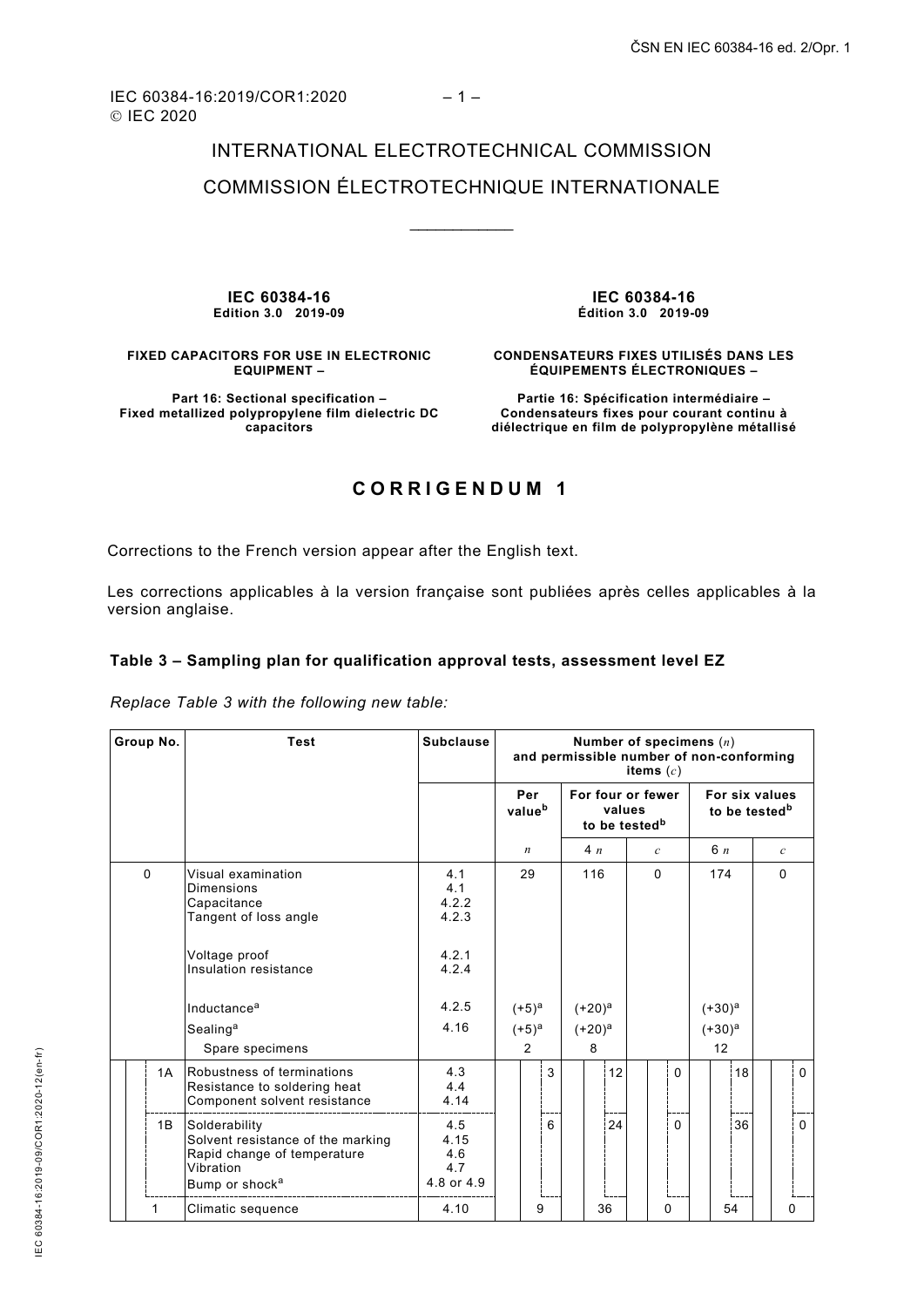#### – 2 – IEC 60384-16:2019/COR1:2020 © IEC 2020

|   | $\mathcal{P}$  | Damp heat, steady state                                                          | 4.11          |  | 5                 |  | 20                 |  | 0 |  | 30        |  | 0 |
|---|----------------|----------------------------------------------------------------------------------|---------------|--|-------------------|--|--------------------|--|---|--|-----------|--|---|
|   |                | Damp heat, steady state with voltage                                             |               |  | (+5) <sup>a</sup> |  | (+20) <sup>a</sup> |  |   |  | $(+30)^a$ |  |   |
|   | 3              | Endurance                                                                        | 4.12          |  | 10                |  | 40                 |  | 0 |  | 60        |  | 0 |
|   | $\overline{4}$ | Characteristics depending on<br>temperature <sup>a</sup><br>Charge and discharge | 4.2.6<br>4.13 |  | 5                 |  | 20                 |  | 0 |  | 30        |  | 0 |
| a | If required.   |                                                                                  |               |  |                   |  |                    |  |   |  |           |  |   |
| b |                | For capacitance-voltage combinations, see 3.4.2.                                 |               |  |                   |  |                    |  |   |  |           |  |   |

# **A.1 Scope**

Replace "2.1.1" with "2.1" *in the first line*.

### **A.2.2 Grade (I) robustness under humidity**

*Replace the 1st paragraph with the following text:* 

An additional sample shall be tested with rated DC voltage applied. See 2.1 and 4.11.3, b).

## **A.2.3 Grade (II) robustness under high humidity**

*Replace the 1st paragraph with the following text:*

An additional sample shall be tested with rated DC voltage applied. See 2.1 and 4.11.3, b).

### **A.2.4 Grade (III) high robustness under high humidity**

*Replace the 1st paragraph with the following text:*

An additional sample shall be tested with rated DC voltage applied. See 2.1 and 4.11.3, b).

*In Note 2, replace* "non-existant" *by* "non-existent".